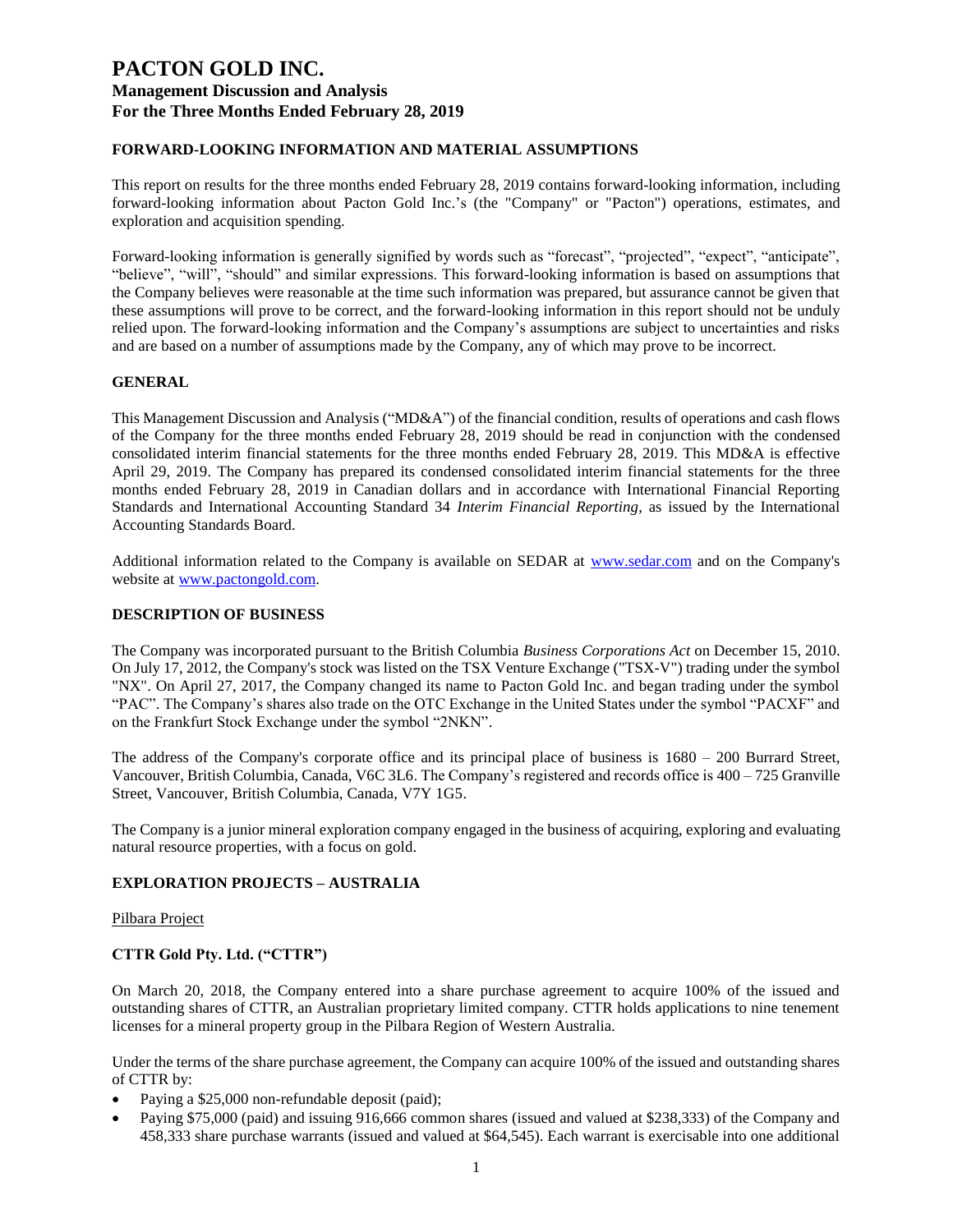common share of the Company for a period of 18 months from the date of issue at a price of \$0.45, upon acceptance of the transaction by the TSX-V (issued on March 29, 2018); and

• Paying \$50,000 (paid) and issuing 416,666 common shares (issued and valued at \$270,833) of the Company and 208,333 share purchase warrants (issued and valued at \$72,034). Each warrant is exercisable into one additional common share of the Company for a period of 18 months from the date of issue at a price to be determined at the date of grant, upon the grant of at least six exploration licenses.

The Company also issued 156,250 common shares valued at \$40,625 as a finder's fee on the transaction.

The acquisition of CTTR has been accounted for as an acquisition of assets and liabilities, as CTTR does not meet the definition of a business under IFRS 3. The acquisition of the net assets of CTTR was recorded at the fair value of the consideration transferred of \$836,370 as detailed above. The net assets acquired consisted entirely of exploration and evaluation assets.

#### **Arrow (Pilbara) Pty. Ltd. ("Arrow Pilbara")**

On May 11, 2018, the Company entered into a share purchase and option agreement whereby the Company could earn up to an 80% interest in Arrow Pilbara, an Australian proprietary limited exploration company. Arrow Pilbara holds two granted tenement licenses and two applications for licenses in the Pilbara Region of Western Australia. Under the terms of the agreement, the Company was required to make cash payments and issue common shares and common share purchase warrants of the Company to acquire a 51% interest in Arrow Pilbara as follows:

• Issue 1,086,957 common shares (issued and valued at \$695,652) and 1,086,957 common share purchase warrants (issued and valued at \$583,761) exercisable into one share at \$0.35 for three years and pay \$500,000 (paid \$300,000, with remaining due upon grant of applications).

To acquire a further 29% interest in Arrow Pilbara, the Company was required to:

- Pay \$250,000 or an equivalent number of common shares based on the five-day trailing volume-weighted average price at the time of issue, subject to a floor price of no lower than \$0.19 per common share; and
- Fund exploration expenditures up to a maximum of \$500,000.

The vendor retains a right to explore for, mine and extract lithium, caesium and tantalum from the property.

A discovery bonus of \$500,000 cash is payable if the Company reports a National Instrument ("NI") 43-101-defined "measured mineral resource" or "inferred mineral resource" of at least 100,000 ounces of gold on the property.

The Company also issued 227,941 common shares valued at \$58,125 as a finder's fee on the transaction.

The acquisition of 51% of Arrow Pilbara has been accounted for as an acquisition of assets and liabilities, as Arrow Pilbara does not meet the definition of a business under IFRS 3. The acquisition of the net assets of Arrow Pilbara was recorded at the fair value of the consideration transferred of \$1,637,538 as detailed above. The net assets acquired were as follows:

| <b>Net Assets Acquired</b>                                    |                          |
|---------------------------------------------------------------|--------------------------|
| Exploration and evaluation assets<br>Non-controlling interest | 3,210,860<br>(1,573,322) |
|                                                               | 1,637,538                |

On August 20, 2018, the Company entered into a share purchase agreement to acquire the remaining ownership interest in Arrow Pilbara. Under the terms of the agreement, the Company will acquire the remaining 49% ownership interest in Arrow Pilbara that it does not already own by paying \$1,000,000 (paid) and issuing 2,000,000 common shares (issued and valued at \$820,000).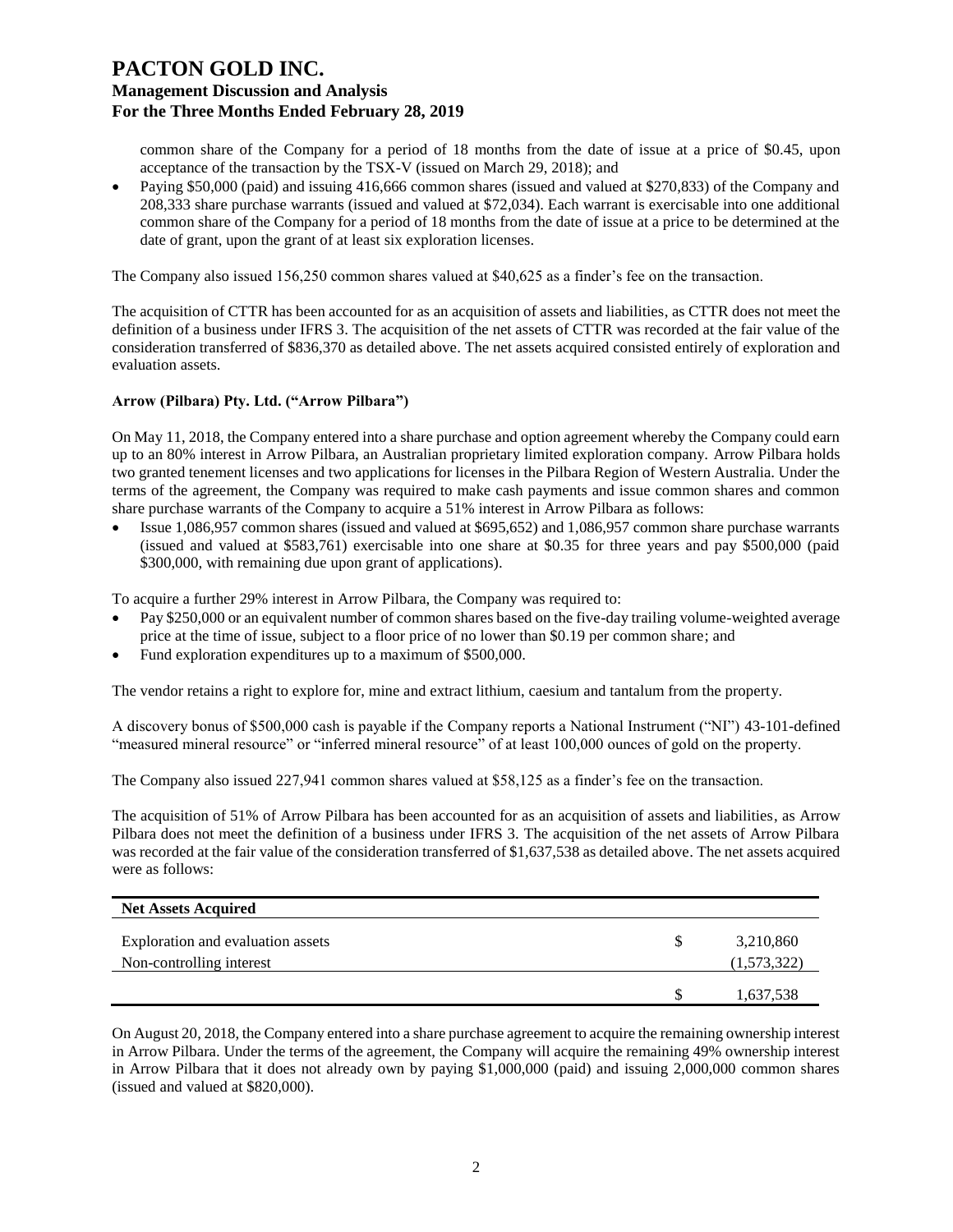The purchase of the remaining 49% interest was accounted for as follows:

| <b>Acquisition of 49% Interest</b>      |             |
|-----------------------------------------|-------------|
| Additional consideration paid           | 1,820,000   |
| Elimination of non-controlling interest | (1,573,322) |
| Loss on acquisition                     | 246,678     |

## **Drummond East Pty. Ltd. ("Drummond East")**

On August 15, 2018, the Company entered into a share purchase agreement to acquire a 100% interest in Drummond East, an arm's length Australian exploration company wholly owned by Impact Minerals Ltd. ("Impact"). Drummond East holds seven granted tenement licenses in the Pilbara Region of Western Australia.

Under the terms of the agreement, the Company paid Impact a total of \$350,000 and issued 2,125,000 common shares of the Company to Impact valued at \$860,625.

In addition, the Company will pay a bonus to Impact of \$500,000 if the Company publishes measured, indicated or inferred gold resources of more than 250,000 ounces on the property. The Company will grant Impact a 2% net smelter royalty ("NSR") in respect of the property on standard industry terms to be agreed between the parties. The parties agree that the Company shall, at all times, retain an exclusive and unlimited right to purchase 50% of the NSR back from Impact for \$500,000.

The Company paid a finder's fee of 291,875 common shares (issued and valued at \$145,938).

The acquisition of Drummond East has been accounted for as an acquisition of assets and liabilities, as Drummond East does not meet the definition of a business under IFRS 3. The acquisition of the net assets of Drummond East was recorded at the fair value of the consideration transferred of \$1,356,563 as detailed above. The net assets acquired consisted entirely of exploration and evaluation assets.

### **Friendly Creek**

On August 11, 2018, the Company entered into a tenement sale agreement to acquire 100% of the Friendly Creek exploration license and mining leases in the Pilbara Region of Western Australia.

Under the terms of the agreement, the Company will purchase a 100% interest in Friendly Creek by paying the vendors a total of \$25,000 (paid) and issuing to the vendors 2,500,000 common shares of the Company (issued on March 15, 2019 and valued at \$562,500).

### **Yandicoogina and Boodalyerrie**

On September 25, 2018, the Company entered into a tenement sale agreement to acquire 100% of both the Yandicoogina and Boodalyerrie exploration licenses and mining leases from Gardner Mining Pty. Ltd. ("Gardner Mining"), an Australian proprietary limited exploration company.

Under the terms of the agreement, the Company will purchase a 100% ownership interest in projects by paying Gardner Mining \$25,000 (paid) and issuing to Gardner Mining 3,000,000 common shares of the Company (issued on March 8, 2019 and valued at \$720,000).

### **Golden Palms Project**

On November 5, 2018, the Company entered into a tenement sale agreement to acquire the Golden Palms tenement license in Western Australia.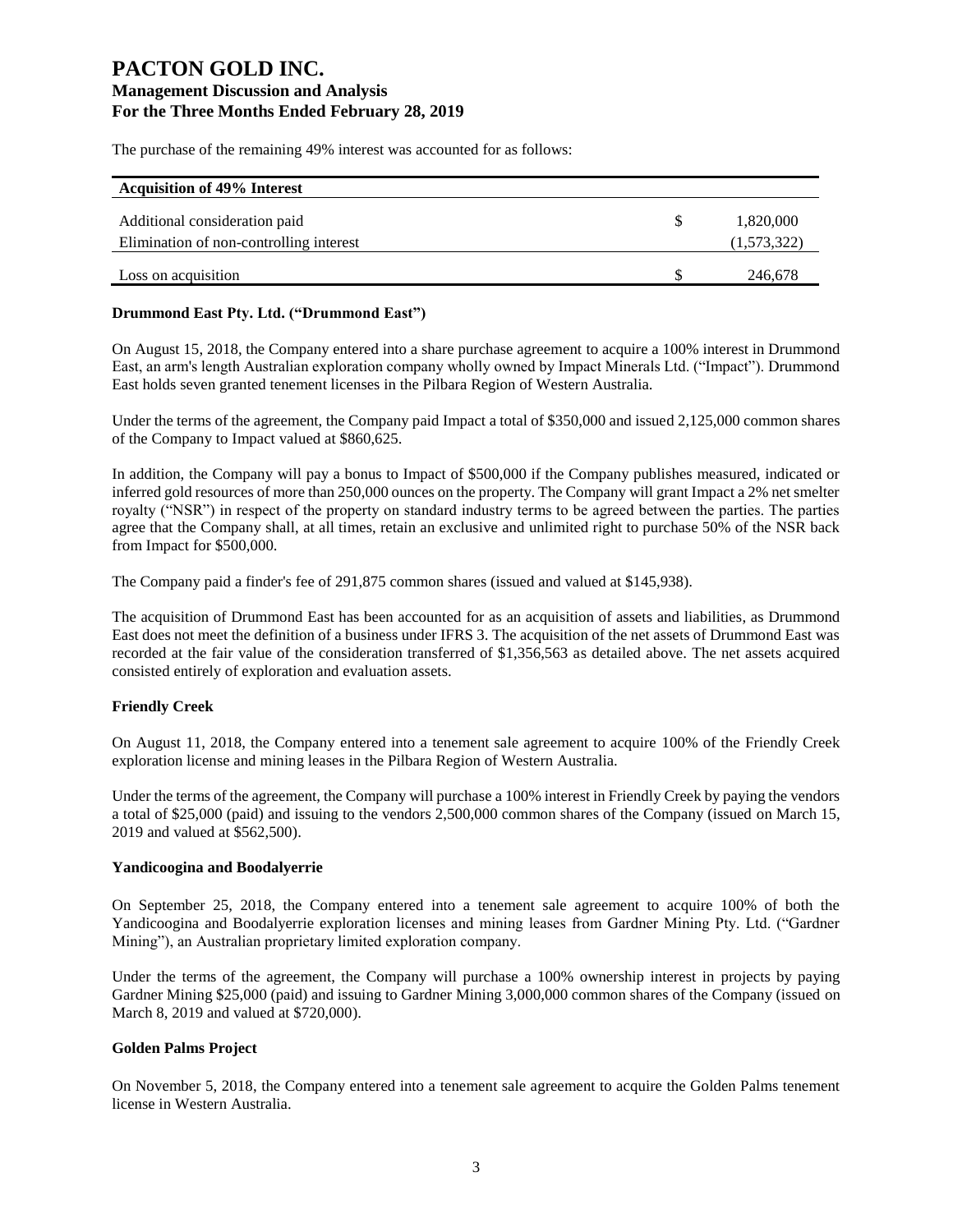Under the terms of the agreement, Pacton can purchase 100% of the property by paying a total of \$100,000 (\$50,000) paid) and issuing 400,000 common shares on completion of the transaction.

#### **Hong Kong Project**

On November 23, 2018, the Company entered into a tenement sale agreement to acquire a 70% interest in the Hong Kong project from Clancy Exploration Ltd. ("Clancy"), an Australian Securities Exchange-listed exploration company.

Under the terms of the agreement, the Company can purchase a 70% interest in the Hong Kong project by paying Clancy \$175,000 (paid on December 10, 2018) and issuing to Clancy 3,780,613 common shares of the Company (issued on December 10, 2018 and valued at \$1,323,215). In addition, the Company issued 300,000 common shares valued at \$82,500 as a finder's fee on the project and paid a \$25,000 deposit included in exploration and evaluation assets.

Upon completion of the acquisition, the Company and Clancy will enter into a joint venture, with Pacton acting as operator of the Hong Kong project. A minimum of AUD \$520,000 must be spent by the Company within two years of completion of the transaction. Clancy will be free carried with respect to expenditures until a decision to mine is made unanimously by both parties.

#### **Keras Project**

On October 18, 2018, the Company entered into a grant of gold rights agreement to acquire the conglomerate gold rights of Calidus Resources Ltd. ("Calidus") in both the Marble Bar sub basin and the northeast Pilbara sub basin of Western Australia's Pilbara craton.

Under the terms of the agreement, the Company will acquire the gold rights by issuing Calidus or its nominees 7,000,000 common shares of the Company (issued on December 5, 2018 and valued at \$1,925,000). The agreement includes a right to deferred compensation whereby Calidus may receive up to 3,000,000 additional common shares of the Company on October 18, 2019 based on the 30-day volume weighted average price of the Company's common shares on the date of such issuance. A minimum of AUD \$55,000 must be spent by the Company on each anniversary of the completion of the transaction. In addition, the Company paid a \$10,000 deposit included in exploration and evaluation assets.

#### **Tardarinna Project**

On March 22, 2019, the Company entered into a tenement sale agreement to acquire the Tardarinna tenement license in Western Australia.

Under the terms of the agreement, the Company can earn a 100% interest in the property by issuing 1,250,000 common shares on completion of the transaction.

### **Exploration on the Pilbara Project**

On October 15, 2018, the Company announced that an advance team of reconnaissance prospectors collected gold nuggets from six locations on Pacton's Friendly Creek tenements. The gold nuggets were located in weathered material overlying a package of unclassified Mesoarchean ultramafic rocks and komatiitic basalt that extends along the Friendly Creek tenements for approximately ten kilometres. The origin of the gold nuggets, which show various morphological shapes, has not yet been determined. Subject to confirmation by detailed geological mapping, it is assumed that the material has not been transported and that the nuggets represent eluvial material that has been liberated from the underlying bedrock. This tentative interpretation is supported by the reports of historical gold workings from the same geological unit throughout the Friendly Creek tenements, and throughout Pacton's adjacent Hong Kong tenement. Massive areas of the prospective geological formation also underlie the Golden Palms tenement, which is largely unexplored.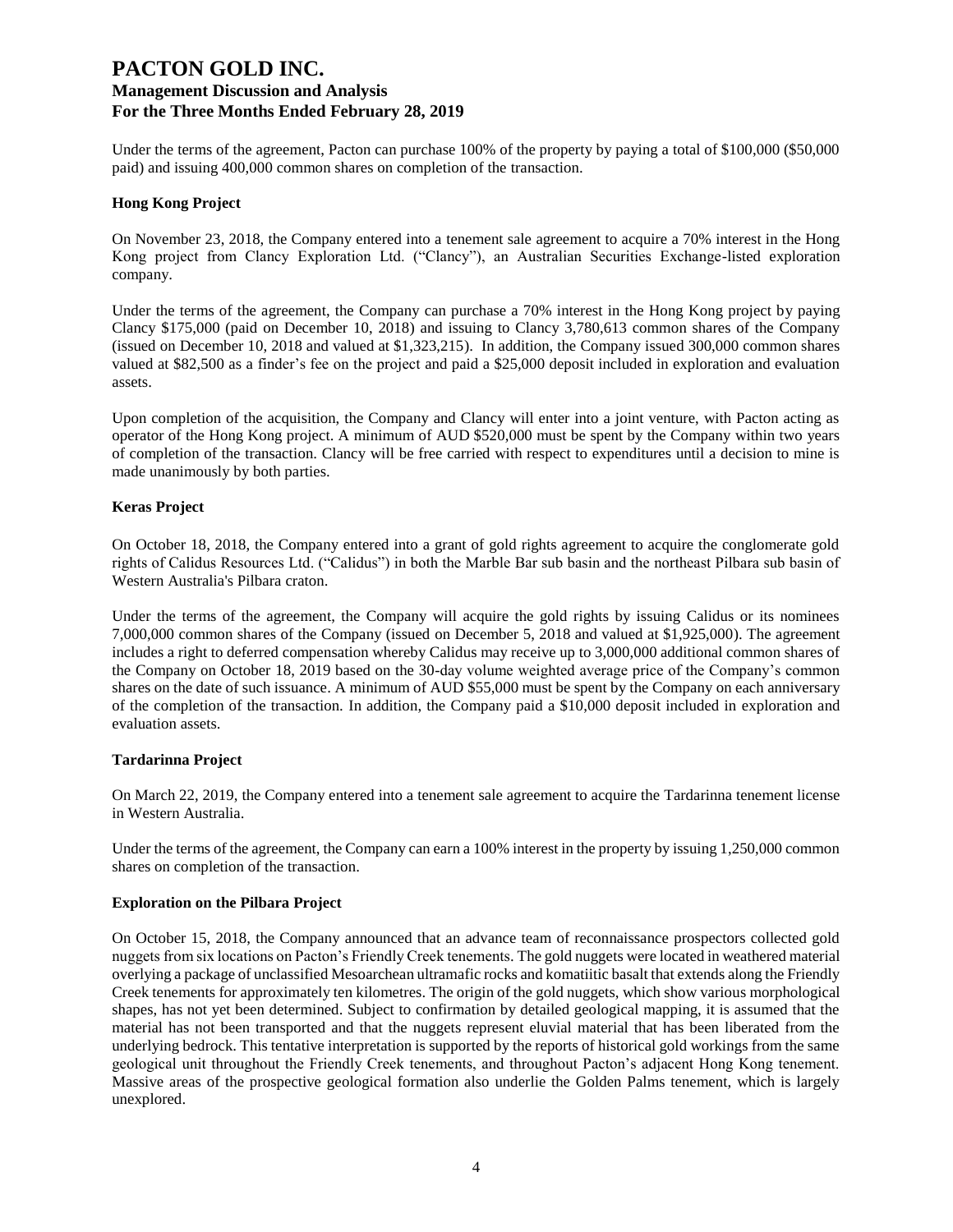On March 12, 2019, the Company announced the commencement of initial field work at the Yandicoogina Project. The work program is targeting high-grade, shear-hosted gold within a number of mineralization settings and will use rock chip sampling and mapping to prioritize targets for drill testing.

## **EXPLORATION PROJECTS – CANADA**

## Red Lake Project

On May 10, 2017, the Company entered into an option agreement to earn a 100% interest in 34 mineral claims and two mineral patents in the Red Lake Mining District, located in Ontario. Under the terms of the agreement, the Company was required to make cash payments of \$300,000 and issue 4,200,000 common shares of the Company over a period of four years. Of that, 1,200,000 common shares of the Company were issued (valued at \$168,000) and \$75,000 was paid.

The vendor retained a NSR varying from 0.25% to 2.25%, of which one-half could be repurchased by the Company, at a rate of \$250,000 per 0.25%.

On April 18, 2018, the Company provided notice of termination on the option agreement to the vendor. During the year ended November 30, 2018, the Company recorded an impairment of exploration and evaluation assets of \$243,000 as a result of the termination.

On May 23, 2017, the Company entered into an option agreement to earn a 100% interest in 14 mineral claims in the Red Lake Mining District, located in Ontario. Under the terms of the agreement, the Company must make cash payments and issue common shares of the Company as follows:

- Issue 300,000 common shares of the Company (issued and valued at \$42,000) and pay \$16,000 (paid) within five days of approval by the TSX-V, which was received on May 26, 2017;
- Pay \$12,000 on or before May 26, 2018 (paid);
- Pay \$16,000 on or before May 26, 2019; and
- Pay \$26,000 on or before May 26, 2020.

The claims are subject to an underlying 2% NSR.

On May 23, 2017, and as amended November 23, 2017 and June 14, 2018, the Company entered into an additional option agreement to earn a 100% interest in 30 additional mineral claims in the Red Lake Mining District, located in Ontario. Under the terms of the agreement, the Company must make cash payments and issue common shares of the Company as follows:

- Issue 2,500,000 common shares of the Company within five days of approval by the TSX-V, which was received on May 26, 2017 (issued and valued at \$350,000);
- Pay \$20,000 on or before June 30, 2018 (paid);
- Pay \$80,000 on or before January 31, 2019 (paid on January 25, 2019); and
- Pay \$150,000 on or before May 26, 2019.

The vendors retain a 2.5% NSR, of which two-fifths (1%) can be repurchased by the Company for \$1,500,000.

On November 1, 2018, the Company entered into an option agreement to earn a 100% interest in 12 mineral claims in the Red Lake Mining District, located in Ontario. Under the terms of the agreement, the Company must make cash payments and issue common shares of the Company as follows:

- Pay \$15,000 on or before November 6, 2018 (paid);
- Pay \$15,000 (paid on December 4, 2018) and issue 100,000 common shares of the Company within five days of approval by the TSX-V, which was received November 19, 2018 (issued and valued at \$25,500);
- Pay \$40,000 and issue 75,000 common shares of the Company on or before November 19, 2019; and
- Pay \$40,000 and issue 75,000 common shares of the Company on or before November 19, 2020.

The vendors retain a NSR that ranges from 0.25% to 2.25%, of which one-half can be repurchased by the Company for \$250,000.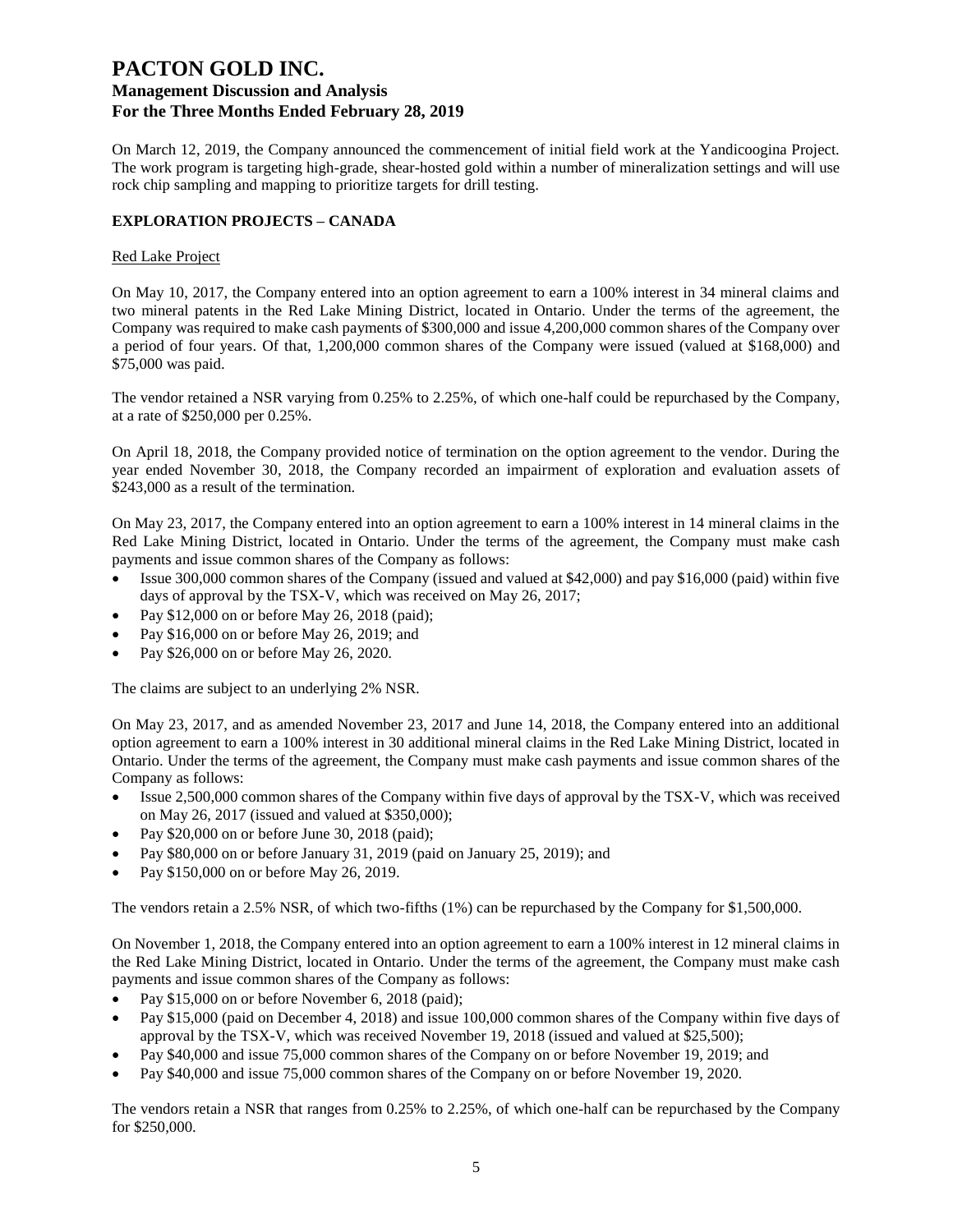On January 29, 2019, the Company entered into an agreement to acquire a 100% interest in additional mineral claims in the Red Lake Mining District, located in Ontario. The Company issued 192,310 common shares on February 6, 2019 valued at \$48,077. The claims are subject to a NSR ranging from 0.25% to 2.25%, of which a portion can be repurchased by the Company for \$250,000.

On January 31, 2019, the Company announced that it has commenced a high-resolution heliborne magnetic survey over its claims in Red Lake. This is the initial step in order to prioritize upcoming drill targets as part of an aggressive exploration strategy going forward in this prospective area.

On February 12, 2019, the Company entered into an agreement to acquire a 100% interest in additional mineral claims in the Red Lake Mining District, located in Ontario. The Company paid \$15,000 and on February 28, 2019 issued 75,000 common shares valued at \$19,125. The claims are subject to a 2% NSR, of which one-half can be repurchased by the Company for \$200,000.

On February 20, 2019, the Company entered into an option agreement to acquire a 100% interest in additional mineral claims in the Red Lake Mining District, located in Ontario. Under the terms of the agreement, the Company must make cash payments and issue common shares of the Company as follows:

- Pay up to \$30,000 on behalf of the vendor for exploration expenditures;
- Issue 125,000 common shares of the Company within five days of approval by the TSX-V, which was received March 5, 2019 (issued on March 6, 2019 and valued at \$31,250);
- Pay \$50,000 and issue 100,000 common shares of the Company on or before March 5, 2020; and
- Pay \$50,000 and issue 125,000 common shares of the Company on or before March 5, 2021.

The claims are subject to a 0.25% to 1.75% NSR, of which a portion can be repurchased by the Company at a rate of \$250,000 for each 0.25% portion that is repurchased.

On March 13, 2019, the Company entered into an option agreement to acquire a 100% interest in additional mineral claims in the Red Lake Mining District, located in Ontario. Under the terms of the agreement, the Company must make cash payments and issue common shares of the Company as follows:

- Pay up to \$40,000 on behalf of the vendor for exploration expenditures;
- Issue 100,000 common shares of the Company within five days of approval by the TSX-V, which was received March 21, 2019 (issued on March 22, 2019 and valued at \$23,000);
- Pay \$50,000 and issue 100,000 common shares of the Company on or before March 21, 2020; and
- Pay \$50,000 and issue 125,000 common shares of the Company on or before March 21, 2021.

The claims are subject to a 2.5% NSR, of which one-half can be repurchased by the Company for \$2,000,000.

On April 23, 2019, the Company entered into an option agreement to acquire a 100% interest in additional mineral claims in the Red Lake Mining District, located in Ontario. Under the terms of the agreement, the Company must make cash payments and issue common shares of the Company as follows:

- Pay \$30,000 and issue 100,000 common shares of the Company within five days of approval by the TSX-V;
- Pay \$30,000 and issue 150,000 common shares of the Company on or before the first anniversary of approval by the TSX-V; and
- Pay \$30,000 on or before the second anniversary of approval by the TSX-V.

As of April 29, 2019, approval had not been received from the TSX-V.

On April 24, 2019, the Company announced the completion of a high resolution airborne magnetic survey at the Red Lake Project. A total of 2,957 line kilometers at a 50 meter line spacing was flown. Initial survey results indicate multiple areas of interest in the form of prominent linear structures containing small-to-large scale folding and faulting (Figure 1 and Figure 2).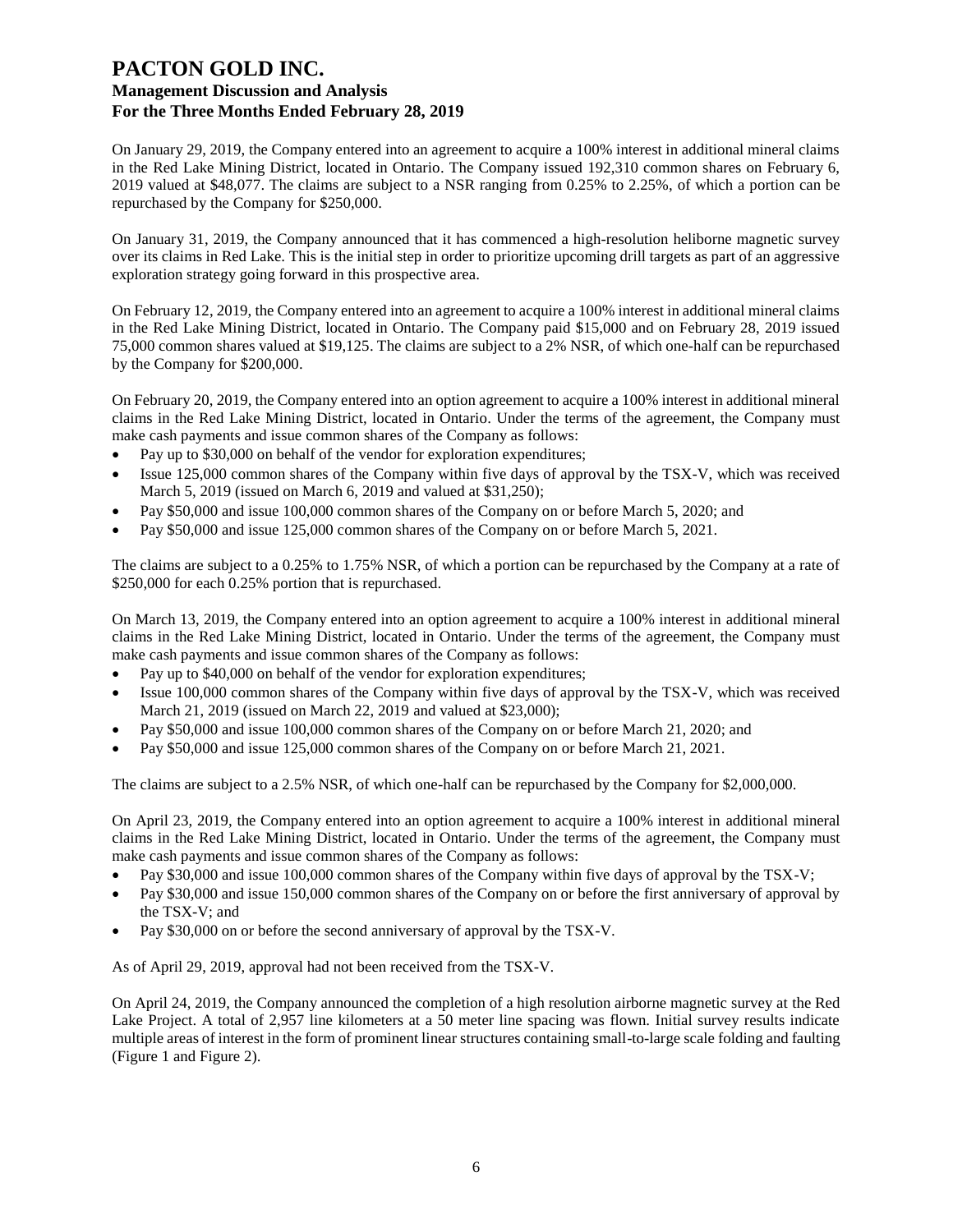# **PACTON GOLD INC.**

**Management Discussion and Analysis For the Three Months Ended February 28, 2019**



Figure 1. Pacton Gold's Red Lake Property with new magnetic survey. Inset over western half of property with intensely folded basalt units cut by D2 structures.



**Figure 2.** Pacton Gold's Red Lake Property with New Magnetic Survey (Tilt variation) showing detailed structure.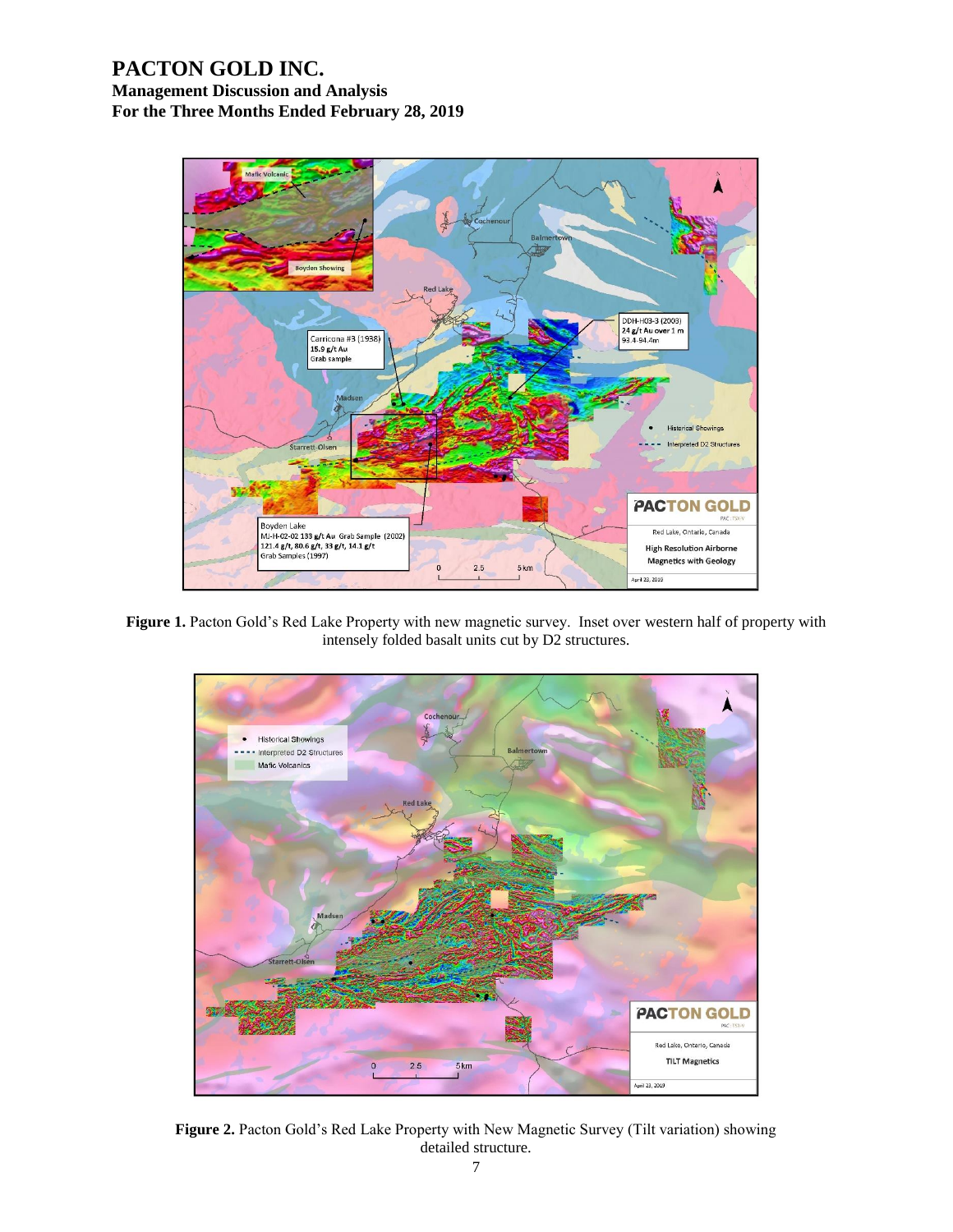With the survey complete, the Company is set to begin an initial field exploration program. This will include following up on historical sampling, gold showings, trenching and diamond drilling, along with the geophysical survey and soil sampling. The follow-up ground program will assist with the identification of D2 structures, mafic contacts, folds as identified by the magnetic survey. Drilling of multiple priority targets is anticipated to begin late summer.

## Tully West Gold Property

On January 16, 2017, the Company entered into an option agreement to earn a 100% interest in the Tully West Gold Property, located in Ontario. On January 18, 2018, certain terms were amended. Under the terms of the amended agreement, the Company must make cash payments and issue common shares of the Company as follows:

- Issue 1,300,000 common shares of the Company (issued on January 25, 2017 and valued at \$117,000) and pay \$25,000 (paid) within five days of approval by the TSX-V, which was received January 25, 2017;
- Issue 1,300,000 common shares of the Company on or before January 25, 2018 (issued on January 25, 2018 and valued at \$390,000);
- Pay \$80,000 on or before February 15, 2018 (paid); and
- Issue 1,300,000 common shares of the Company (issued on July 24, 2018 and valued at \$793,000) and pay \$110,000 (paid) on or before January 25, 2019.

The Company completed an equity financing for gross proceeds in excess of \$1,000,000 (excluding flow-through proceeds), so the January 25, 2019 common share and cash payments were accelerated.

On December 12, 2018, the agreement was amended to extend the exploration expenditure deadlines. The Company is required to pay an additional \$10,000 on or before January 12, 2019 (paid).

The Company must now incur exploration expenditures as follows:

- \$250,000 on or before January 16, 2018 (incurred);
- An additional \$500,000 on or before January 25, 2020; and
- An additional \$500,000 on or before January 25, 2021.

The vendors retain a 2.5% NSR, of which two-fifths (1%) can be repurchased by the Company for an aggregate \$1,000,000.

On June 21, 2017, the Company announced assay results from the first two drill holes from its reconnaissance exploration program on the Tully West Gold Project. Four holes totaling 1,149 metres (or "m") were drilled. Step out drilling in 2013 by SGX Resources Inc. ("SGX") encountered high-grade gold mineralization in drill hole #13-38, which intersected 36.7 g/tonne (or "g/t") Au (uncut) over 6.3 metres, 185 metres vertically below surface. This intercept occurred approximately 300 metres west of the previously established limits of the Tully Gold Deposit. Coarse visible gold was observed in the drill hole within a broad zone of mineralized quartz and carbonate veining within the host altered volcanic tuff, identical to the main Tully Deposit to the east.

The drill campaign was designed to initially validate historical intercepts with step out holes to the east and west and to also confirm continuity of mineralization. The first two drill holes successfully identified nine disparate auriferous en echelon vein systems and validated the historical intercepts and the presence of a gold system at depth.

The first drill hole, PAC-17-01, was spotted approximately 4.0 m south of drill hole SGX-13-38 and was designed to twin the previous drill hole. Drill hole PAC-17-01 encountered multiple en echelon auriferous quartz carbonate vein zones hosted within a mafic tuff dipping approximately 60 degrees north (see table below). Positive drill results from PAC-17-01 yielded 6.75 g/t Au over 0.8 m from 145.0 m to 145.8 m and 3.97 g/t Au over 0.5 m from 220.0 m to 220.5 m (see table below).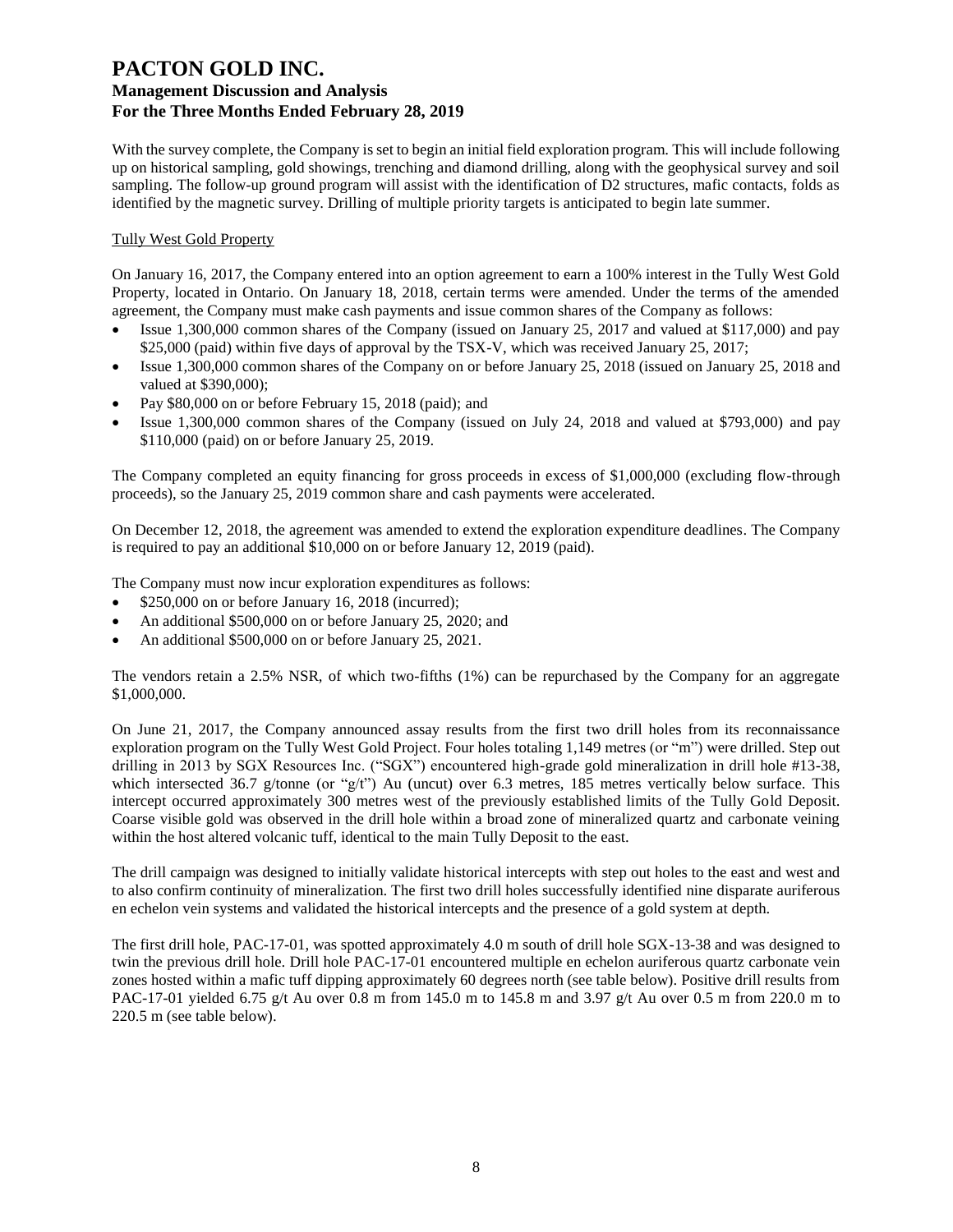# **PACTON GOLD INC.**

## **Management Discussion and Analysis For the Three Months Ended February 28, 2019**

| <b>PAC-17-01</b> | From  | <b>To</b> | Width   | <b>Vertical Depth</b> | Grade    |
|------------------|-------|-----------|---------|-----------------------|----------|
|                  | (m)   | (m)       | $(m)$ * | (m)                   | $g/t$ Au |
|                  | 100.5 | 102.0     | 1.5     | 85                    | 2.43     |
|                  | 110.0 | 111.0     | 1.0     | 93                    | 1.30     |
|                  | 119.0 | 121.3     | 2.3     | 100                   | 1.66     |
|                  | 145.0 | 145.8     | 0.8     | 122                   | 6.75     |
|                  | 150.0 | 150.5     | 0.5     | 127                   | 1.53     |
|                  | 154.0 | 154.6     | 0.6     | 130                   | 1.60     |
|                  | 220.0 | 220.5     | 0.5     | 185                   | 3.97     |
|                  | 225.4 | 226.9     | 1.5     | 188                   | 1.77     |
|                  | 367.1 | 368.0     | 0.9     | 304                   | 1.23     |

\*Drilled widths are currently reported. True widths are not known at this time.

Drill hole PAC-17-02 was spotted and drilled 25 metres east of PAC-17-01 and encountered 5.55 g/t Au over 2.5 m from 98.0 m to 100.5 m, including 18.3 g/t Au over 0.7 m from 98.8 m to 99.5 m. As with drill hole PAC-17-01, the second drill hole, PAC-17-02, also intersected stacked multiple en echelon quartz carbonate vein systems hosting gold.

| <b>PAC-17-02</b> | From  | To    | Width   | <b>Vertical Depth</b> | Grade    |
|------------------|-------|-------|---------|-----------------------|----------|
|                  | (m)   | (m)   | $(m)$ * | (m)                   | $g/t$ Au |
|                  | 76.7  | 78.1  | 1.4     | 63                    | 1.28     |
|                  | 98.0  | 100.5 | 2.5     | 82                    | 5.55     |
| "including"      | 98.8  | 99.5  | 0.7     | 81                    | 18.3     |
|                  | 101.7 | 102.6 | 0.9     | 85                    | 2.60     |
|                  | 162.0 | 170.0 | 8.0     | 140                   | 0.95     |
| "including"      | 164.0 | 165.0 | 1.0     | 137                   | 2.54     |
| "including"      | 168.0 | 170.0 | 2.0     | 140                   | 1.16     |
|                  | 194.5 | 195.0 | 0.5     | 162                   | 2.29     |
|                  | 225.0 | 226.0 | 1.0     | 187                   | 2.40     |
|                  | 231.6 | 232.1 | 0.5     | 193                   | 1.82     |
|                  | 339.8 | 347.6 | 7.8     | 296                   | 0.43     |
|                  | 377.5 | 378.0 | 0.5     | 325                   | 2.0      |

\*Drilled widths are currently reported. True widths are not known at this time.

Drill hole PAC-17-03 deviated and was terminated at 216 metres in the ultramafic footwall. This hole did, however, encounter a quartz carbonate vein system with appreciable sulphides from 102.6 to 109.8 metres and returned an intercept of **0.70 g/t Au over 7.2 metres**. Drill hole PAC-17-04 was collared approximately 2 metres north of PAC-17-03 and encountered the favourable stratigraphy (mafic tuff) hosting auriferous quartz carbonate veins, with an intercept from 98.5 to 101.0 metres of **0.56 g/t Au over 2.5 metres**. The drill hole, however, was terminated early at 114 metres after intersecting an impenetrable sand seam. The program was concluded at this point based upon budgetary considerations.

The host volcanic tuff unit is readily detectible by geophysics and has been traced for over 2,000 m in both eastern and western directions away from the main deposit. The Tully Deposit is interpreted to be a series of auriferous shallow dipping (extensional or ladder) stacked vein sets within a subvertical competent mafic tuff host that is bounded by ultramafic volcanic rocks to the south and sediments to the north. This host sequence of rocks all lie within a regional east-west fault corridor, a northern splay from the Porcupine-Destor Fault. The Tully Gold Deposit has been drilled over a 1,000 m strike length to date, and to depths of over 600 m, remaining open along strike and to depth. The Creighton property, which is the western extension of the Tully Deposit, currently possesses an additional 480 m striking to the southwest of the current drilling to the southern claim boundary.

This program was carried out under the supervision of Peter Caldbick, P.Geo., of Pacton Gold Inc., the qualified person responsible for the technical information presented above.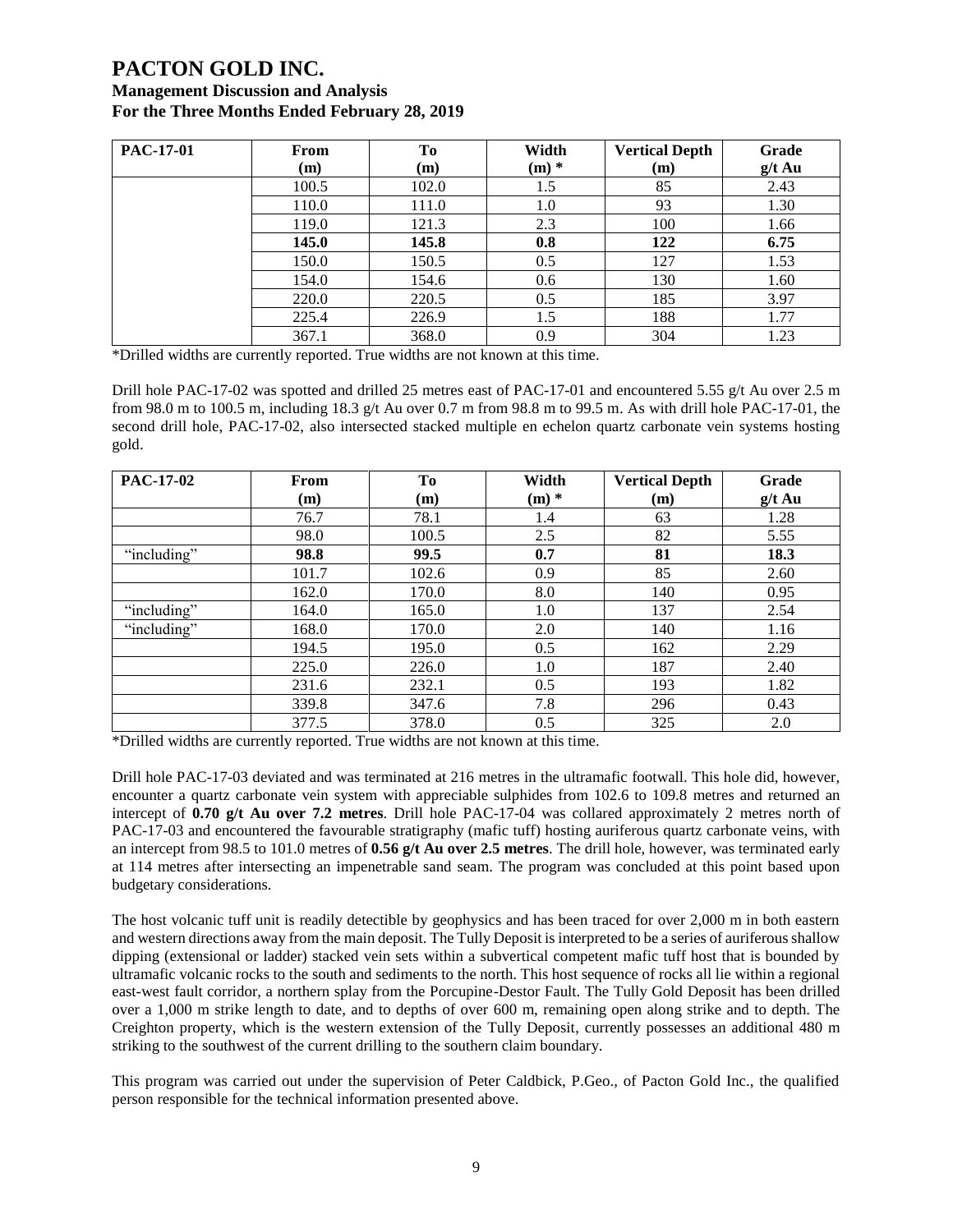The drill core was split with half sent to an accredited laboratory, Actlabs in Timmins, Ontario, and fire assayed with an AA and gravimetric finish. Whole metallic assays are performed on samples containing visible gold. Check assays were also performed on pulps and rejects, as well, blanks and standards were inserted into the sample stream for QA/QC purposes.

## **OTHER EXPLORATION PROJECTS**

#### Lincoln Property

On April 21, 2016, and as amended June 15, 2016, the Company entered into an option agreement to acquire a 100% interest in the Lincoln Property, a lithium project in Nevada. Consideration for the option is as follows:

- Issue 1,500,000 common shares to the optionor upon acceptance of the transaction by the TSX-V (issued on July 4, 2016 and valued at \$195,000); and
- Cash payment of \$50,000 within five days of acceptance by the TSX-V (paid).

At November 30, 2016, the Company determined that the value of the property was impaired. The property was written down to \$100,000. On January 1, 2017, and as amended on July 11, 2017 and March 14, 2018, the Company reached an agreement to sell the property for \$100,000. The sale price was amended to \$40,000 on May 29, 2018 and payment was received. The remaining balance of \$60,000 was written off and included in impairment of exploration and evaluation assets.

#### Carpenter Lake Property

On May 28, 2013, the Company entered into an agreement to acquire a 100% interest in 34 mineral claims located in the Athabasca Basin Region of northern Saskatchewan. Consideration for the acquisition was the issuance of 200,000 common shares (issued and valued at \$380,000). The Company paid a finder's fee of 10,000 common shares (issued and valued at \$19,000).

The property was subject to a 5% NSR. The NSR could be reduced to a minimum of 2% at the option of either the vendors or the Company in exchange for the issuance of 100,000 common shares for each percentage point bought back (the "Royalty Buyback").

Pursuant to an amending agreement dated June 21, 2013, the Company agreed to file a NI 43-101 Report on or before July 1, 2014 as a condition for approval from the TSX-V to exercise the Royalty Buyback. Failure to receive approval would give the vendors of the property the right to purchase the property for the sum of \$200,000 commencing July 1, 2014 for a period of 180 days.

On January 13, 2014, the Company granted an option to Alpha Exploration Inc. (TSX-V: AEX) ("Alpha") to earn a 60% interest in the Company's Clearwater/Carpenter Lake Property. Under the terms of the agreement, Alpha was required to make cash and share payments as follows:

- Cash payment of \$12,500 upon approval of the agreement by the TSX-V (received);
- Issuance of 100,000 common shares within 10 days of approval by the TSX-V (received and valued at \$59,000);
- Cash payment of a total of \$37,500 and issuance of a total of 300,000 common shares over a three-year period ending on the third anniversary of approval by the TSX-V; and
- 1,250,000 in exploration expenditures on the property over a three-year period ending on the third anniversary of approval by the TSX-V.

On November 6, 2014, Alpha provided the Company with its Notice of Exercise on the option to earn a 60% interest in the Clearwater/Carpenter Lake Property. The Company received the \$37,500 in cash payments due from the first through third anniversaries and the 300,000 common shares (valued at \$27,000). A joint venture was formed between Alpha (60%) and Pacton (40%) for the further development of the property, with Alpha serving as the operator.

The property was then subject to a 2% NSR, which was owed to the original vendors (the "Underlying NSR"). The Underlying NSR rate was reduced from 5% to 2% by Pacton through the issuance of 300,000 common shares of the Company on October 27, 2014 (valued at \$90,000).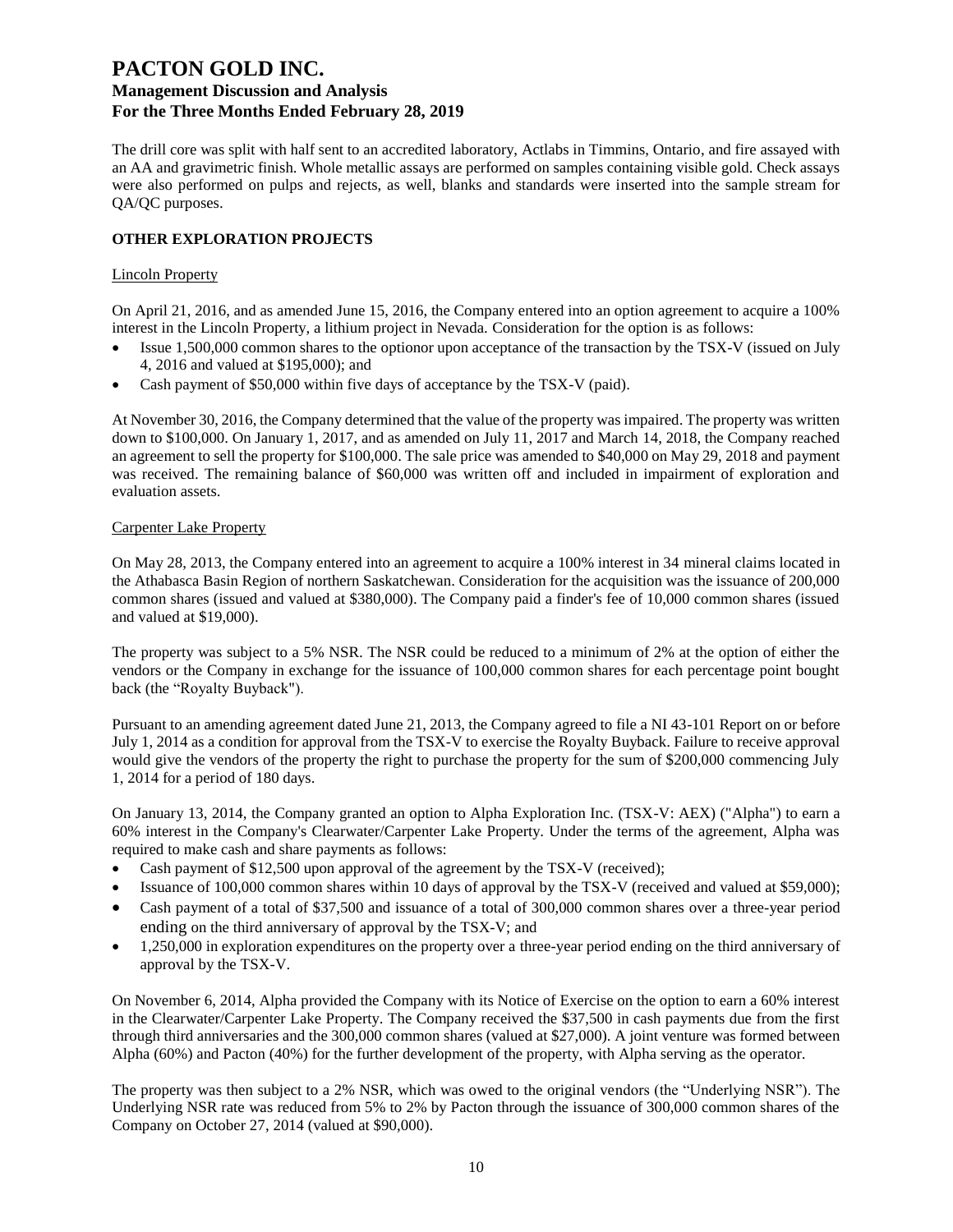# **PACTON GOLD INC.**

## **Management Discussion and Analysis For the Three Months Ended February 28, 2019**

At November 30, 2016, the property was written down to \$226,000. At November 30, 2018, the property was written off and included in impairment of exploration and evaluation assets.

## **RESULTS OF OPERATIONS**

## **Three Months Ended February 28, 2019**

During the three months ended February 28, 2019, the Company reported a net loss of \$597,594 (2018 - \$648,275). The Company's loss included expenditures as follows:

- Consulting fees of \$233,916 (2018 \$340,483) were lower due to adjustments and timing of expenditures;
- Management fees of \$45,000 (2018 \$nil) were higher in 2018, due to the interim CEO fees being presented as consulting fees in the prior period;
- Office and miscellaneous of \$59,140 (2018 \$4,850) increased due to travel costs;
- Professional fees of \$115,221 (2018 \$31,521) were higher due to an increase in legal fees, primarily related to project acquisitions;
- Rent of \$9,000 (2018 \$9,000) was comparable to the prior period;
- Share-based payments of \$35,710 (2018 \$nil) was due to no options being granted in the prior period;
- Shareholder communications and investor relations of \$104,733 (2018 \$2,905) was higher in 2019 due to additional services being used and promotional activities;
- Transfer agent and filing fees of \$31,711 (2018 \$15,720) were higher compared to the same period in the prior year due to more acquisitions in 2019;
- Impairment of exploration and evaluation assets of \$nil (2018 \$243,000) was related to the impairment of certain Red Lake claims in 2018;
- Interest income of \$1,791 (2018 \$nil) as a result of cash held in a high interest savings account and not being held in a similar account during the prior period; and
- Other income of \$35,254 (2018 \$nil) relating to the extinguishment of the liability for exploration and evaluation expenditures on the Company's December 2018 flow-through financing.

## **SELECTED ANNUAL INFORMATION**

**(\$000s, except loss per share)**

|                                  | November 30,<br>2018 | November 30,<br>2017 | November 30,<br>2016 |
|----------------------------------|----------------------|----------------------|----------------------|
| Revenue                          |                      |                      |                      |
| Net loss                         | (7,065)              | (1,650)              | (2, 235)             |
| Basic and diluted loss per share | (0.10)               | (0.03)               | (0.07)               |
| Total assets                     | 9,408                | 1,837                | 505                  |
| Long-term debt                   |                      |                      |                      |
| Dividends                        | -                    | -                    |                      |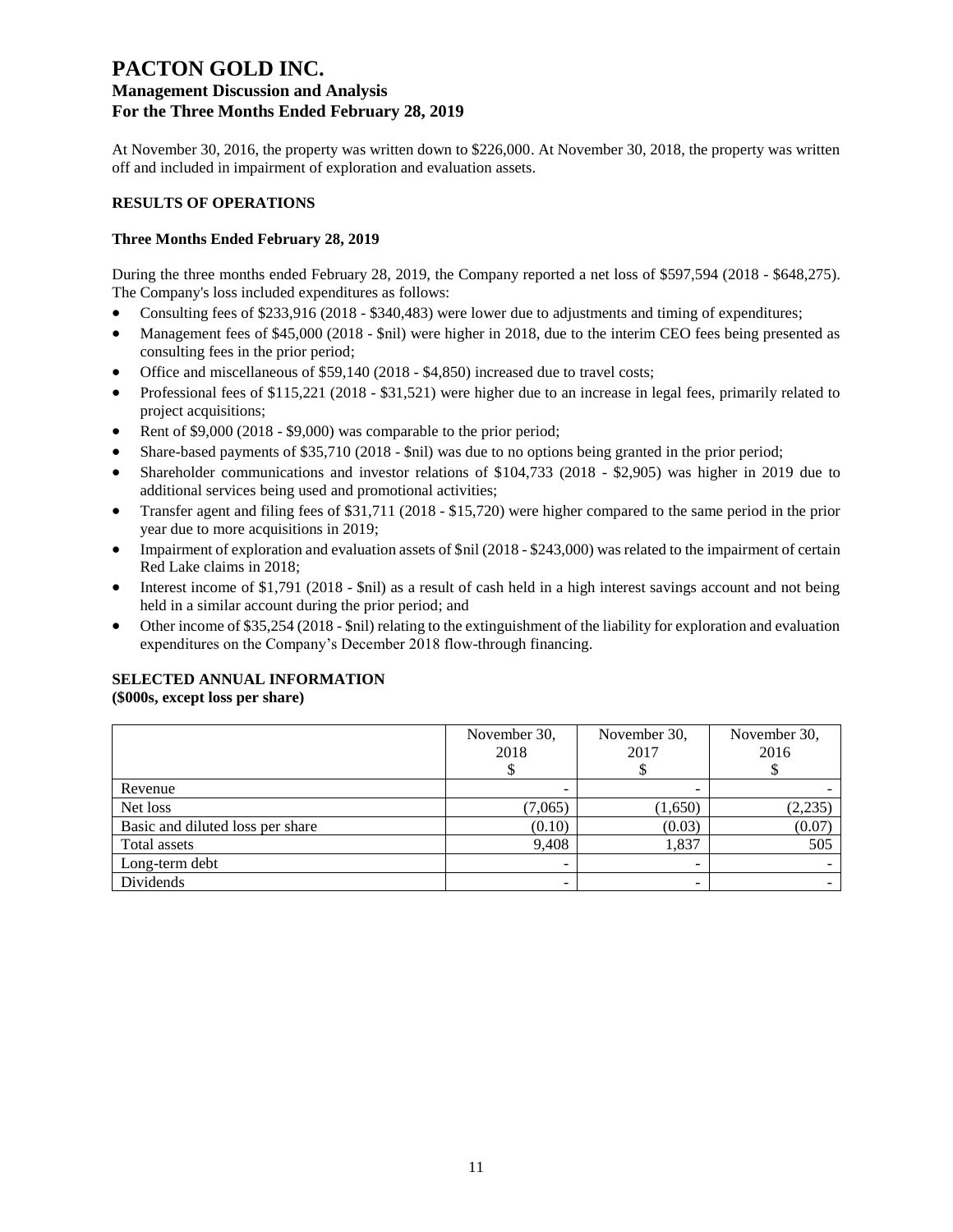#### **SUMMARY OF QUARTERLY RESULTS (\$000s, except earnings per share)**

Results for the eight most recently completed quarters are summarized as follows:

| For the periods ending | February 28,<br>2019 | November 30,<br>2018 | August 31,<br>2018 | May 31,<br>2018 |
|------------------------|----------------------|----------------------|--------------------|-----------------|
| Net loss               | (598)                | (1,889)              | (2,066)            | (2, 463)        |
| Loss per share         | (0.01)               | (0.02)               | (0.02)             | (0.04)          |

| For the periods ending | February 28, | November 30, | August 31, | May 31, |
|------------------------|--------------|--------------|------------|---------|
|                        | 2018         | 2017         | 2017       | 2017    |
|                        |              |              |            |         |
| Net loss               | (648)        | (793)        | (319)      | (503)   |
| Loss per share         | (0.01)       | (0.01)       | (0.01)     | (0.01)  |

### **LIQUIDITY AND CAPITAL RESOURCES**

The Company had cash of \$1,560,168 and working capital of \$1,143,244 at February 28, 2019, compared to \$465,734 of cash and \$622,750 of working capital at November 30, 2018.

The Company's accounts payable and accrued liabilities at February 28, 2019 were \$384,911 (November 30, 2018 - \$308,536).

The Company has taken the following measures to address working capital concerns during the 2019 fiscal period and as of the date of this MD&A:

• On December 14, 2018, the Company closed a private placement and issued 5,881,470 flow-through common shares at a price of \$0.35 per share for gross proceeds of \$2,058,515.

The Company will need to obtain additional financing in 2019 for working capital purposes and to continue exploration on its exploration and evaluation assets.

At February 28, 2019, the Company had a remaining commitment to incur exploration expenditures of \$1,784,318 (November 30, 2018 - \$nil) in relation to its December 2018 flow-through share financing.

#### **EVENTS SUBSEQUENT TO FEBRUARY 28, 2019**

The Company issued common shares in relation to property acquisitions and entered into option agreements as noted in the **Exploration Projects** section.

## **TRANSACTIONS WITH RELATED PARTIES**

These amounts of key management compensation are included in the amounts shown on the condensed consolidated interim statements of comprehensive loss and were incurred in the normal course of operations:

|                         | <b>Three Months</b><br>Ended<br><b>February 28, 2019</b> |         | <b>Three Months</b><br><b>Ended</b> |                          |
|-------------------------|----------------------------------------------------------|---------|-------------------------------------|--------------------------|
|                         |                                                          |         |                                     | <b>February 28, 2018</b> |
| Short-term compensation |                                                          | 127.500 |                                     | 42,500                   |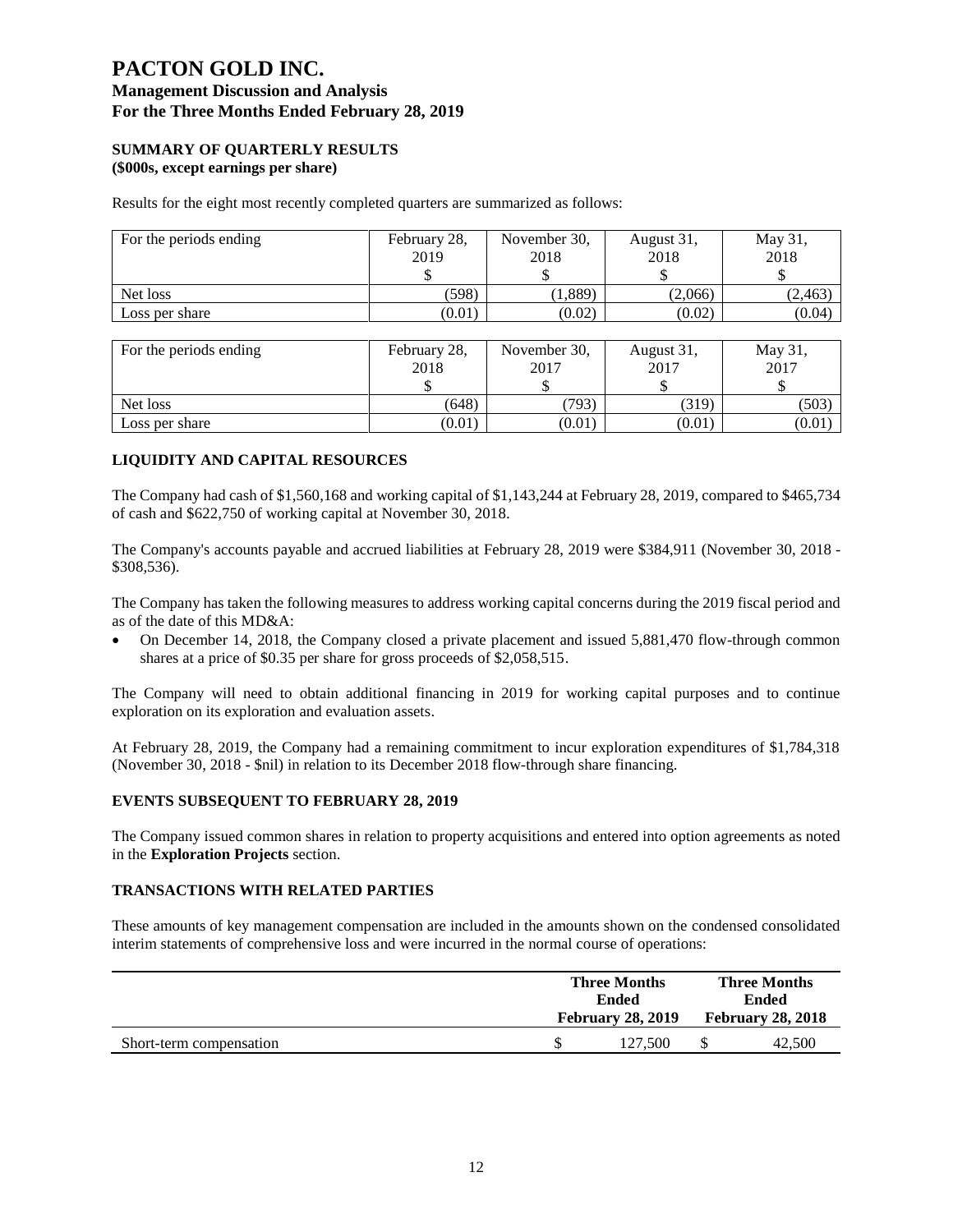Short-term compensation was paid or accrued as follows:

- \$45,000 (2018 \$nil) in management fees to a private company controlled by the interim CEO;
- \$22,500 (2018 \$20,000) in professional fees to a private company in which the CFO is a director;
- \$30,000 (2018 \$nil) in exploration and evaluation assets to a director;
- \$30,000 (2018 \$nil) in exploration and evaluation assets to a director; and
- \$nil in consulting fees (2018 \$22,500 in management fees) to a private company controlled by a former director and former CEO.

Transactions with related parties are included in the amounts shown on the condensed consolidated interim statements of comprehensive loss:

|                                              | <b>Three Months</b><br>Ended |                          |  | <b>Three Months</b><br><b>Ended</b><br><b>February 28, 2018</b> |  |
|----------------------------------------------|------------------------------|--------------------------|--|-----------------------------------------------------------------|--|
|                                              |                              | <b>February 28, 2019</b> |  |                                                                 |  |
| Related company with a common officer (rent) |                              | 9.000                    |  | 9.000                                                           |  |

As at February 28, 2019, the Company has outstanding amounts payable to current and former officers and directors of the Company of \$15,000 (November 30, 2018 - \$15,000) for outstanding fees and expenses. The amounts payable are non-interest-bearing, uncollateralized and repayable on demand.

## **COMMITMENTS**

The Company is obligated to make certain payments and issue shares in connection with the acquisition of its exploration and evaluation assets.

## **OFF-BALANCE SHEET ARRANGEMENTS**

The Company has not entered into any off-balance sheet arrangements.

### **FINANCIAL INSTRUMENTS**

Financial instruments are agreements between two parties that result in promises to pay or receive cash or equity instruments. The Company classifies its financial instruments as follows: cash is classified as FVTPL; receivables, as amortized cost; and accounts payable and accrued liabilities, as amortized cost. The carrying values of these instruments approximate their fair values due to their short term to maturity.

The following table sets forth the Company's financial asset measured at fair value by level within the fair value hierarchy:

| <b>February 28, 2019</b> |   | <b>Level 1</b> |     | <b>Level 2</b> | Level 3                  |    | <b>Total</b> |
|--------------------------|---|----------------|-----|----------------|--------------------------|----|--------------|
| Cash                     | Ж | 1,560,168      | -\$ | -              | -                        | ъ  | 1,560,168    |
| <b>November 30, 2018</b> |   | <b>Level 1</b> |     | <b>Level 2</b> | Level 3                  |    | <b>Total</b> |
| Cash                     |   | 465.734        | \$  | -              | $\overline{\phantom{a}}$ | \$ | 465.734      |

The Company has exposure to the following risks from its use of financial instruments:

• Credit risk;

- Liquidity risk; and
- Market risk.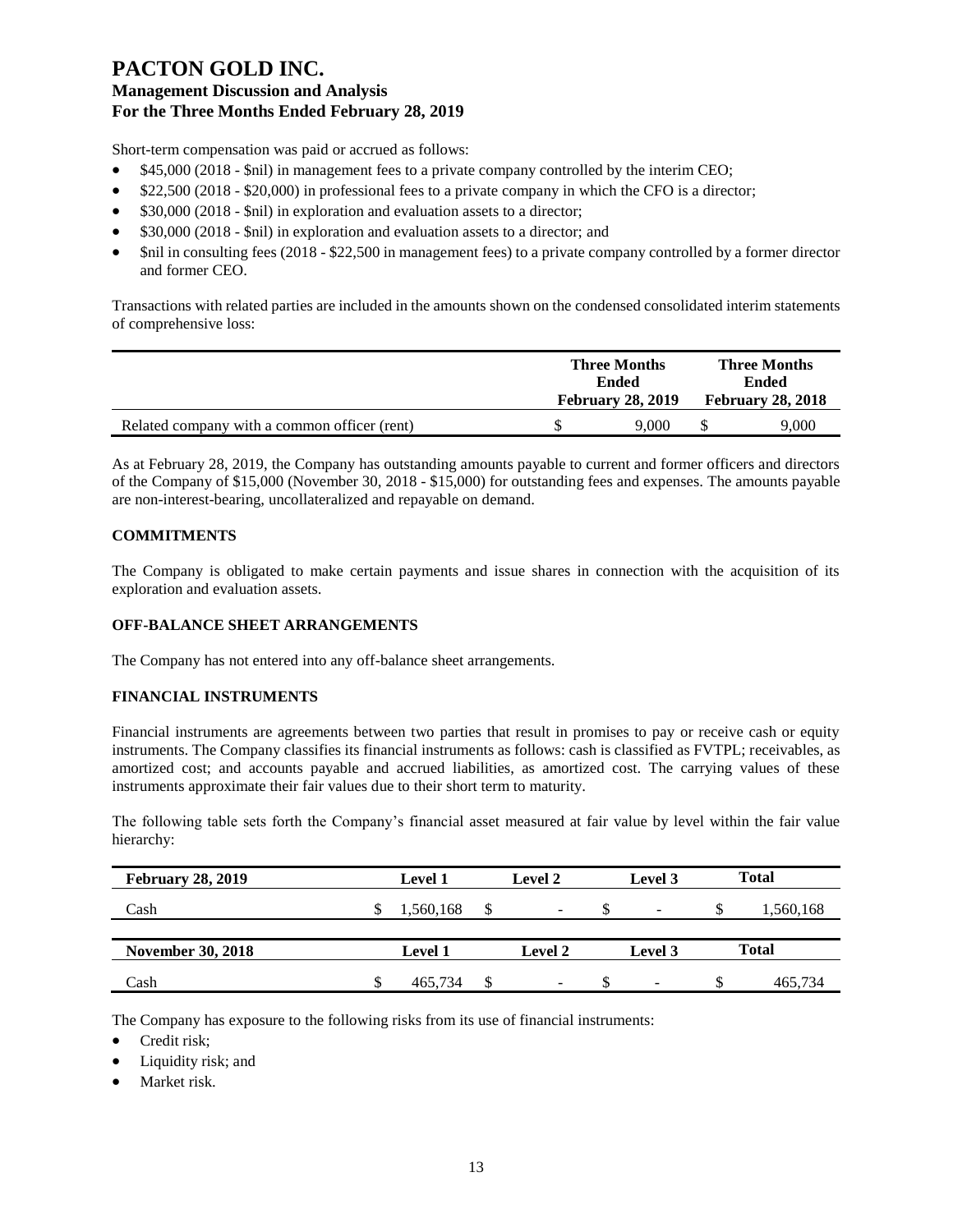#### Credit risk

Credit risk is the risk that one party to a financial instrument will cause a financial loss for the other party by failing to discharge an obligation. The Company manages credit risk, in respect of cash, by placing it at major Canadian financial institutions. Included in receivables is \$45,609 (November 30, 2018 - \$384,317) owing from the Canada Revenue Agency and the Australian Taxation Office. The Company has minimal credit risk.

#### Liquidity risk

Liquidity risk is the risk that the Company will not be able to meet its financial obligations as they fall due. The Company's approach to managing liquidity is to ensure, as far as possible, that it will always have sufficient liquid funds to meet its liabilities when due, under both normal and stressed conditions, without incurring unacceptable losses or risking damage to the Company's reputation. The contractual financial liabilities of the Company as of February 28, 2019 equal \$384,911 (November 30, 2018 - \$308,536). All of the liabilities presented as accounts payable and accrued liabilities are due within 30 days of February 28, 2019.

#### Market risk

Market risk is the risk that changes in market prices, such as foreign exchange rates and interest rates, will affect the Company's income or the value of its holdings of financial instruments. The objective of market risk management is to manage and control market risk exposure within acceptable parameters, while optimizing the return on capital.

- *i) Currency risk* Currency risk is the risk that the fair value or future cash flows will fluctuate as a result of changes in foreign exchange rates. The Company has operations in Canada and Australia and incurs operating and exploration expenditures in both currencies. The fluctuation of the Canadian dollar in relation to the Australian dollar will have an impact upon the results of the Company. The Company does not hold substantial funds in a foreign currency, and only a small amount of its accounts payable and accrued liabilities is denominated in Australian dollars. A fluctuation in the exchanges rates between the Canadian and Australian dollars of 10% would result in a nominal change to the Company's cash, accounts payable and accrued liabilities, and other comprehensive income. The Company does not use any techniques to mitigate currency risk.
- *ii) Interest rate risk –* Interest rate risk is the risk that future cash flows will fluctuate as a result of changes in market interest rates. Interest earned on cash is at nominal interest rates, and therefore, the Company does not consider interest rate risk to be significant. The Company has no interest-bearing financial liabilities.
- *iii) Other price risk –* Other price risk is the risk that the fair value or future cash flows of a financial instrument will fluctuate due to changes in market prices, other than those arising from interest rate risk. The Company is not exposed to significant other price risk.

#### Capital management

The Company considers its capital to be comprised of shareholders' equity.

The Company manages the capital structure and makes adjustments to it in light of changes in economic conditions and the risk characteristics of the underlying assets. To maintain or adjust the capital structure, the Company may attempt to issue new shares. Although the Company has been successful at raising funds in the past through the issuance of capital stock, it is uncertain whether it will continue this method of financing due to the current difficult market conditions.

In order to facilitate the management of its capital requirements, the Company prepares expenditure budgets that are updated as necessary depending on various factors, including successful capital deployment and general industry conditions.

Management reviews the capital structure on a regular basis to ensure that the above objectives are met. There have been no changes to the Company's approach to capital management during the three months ended February 28, 2019 The Company is not subject to externally imposed capital requirements.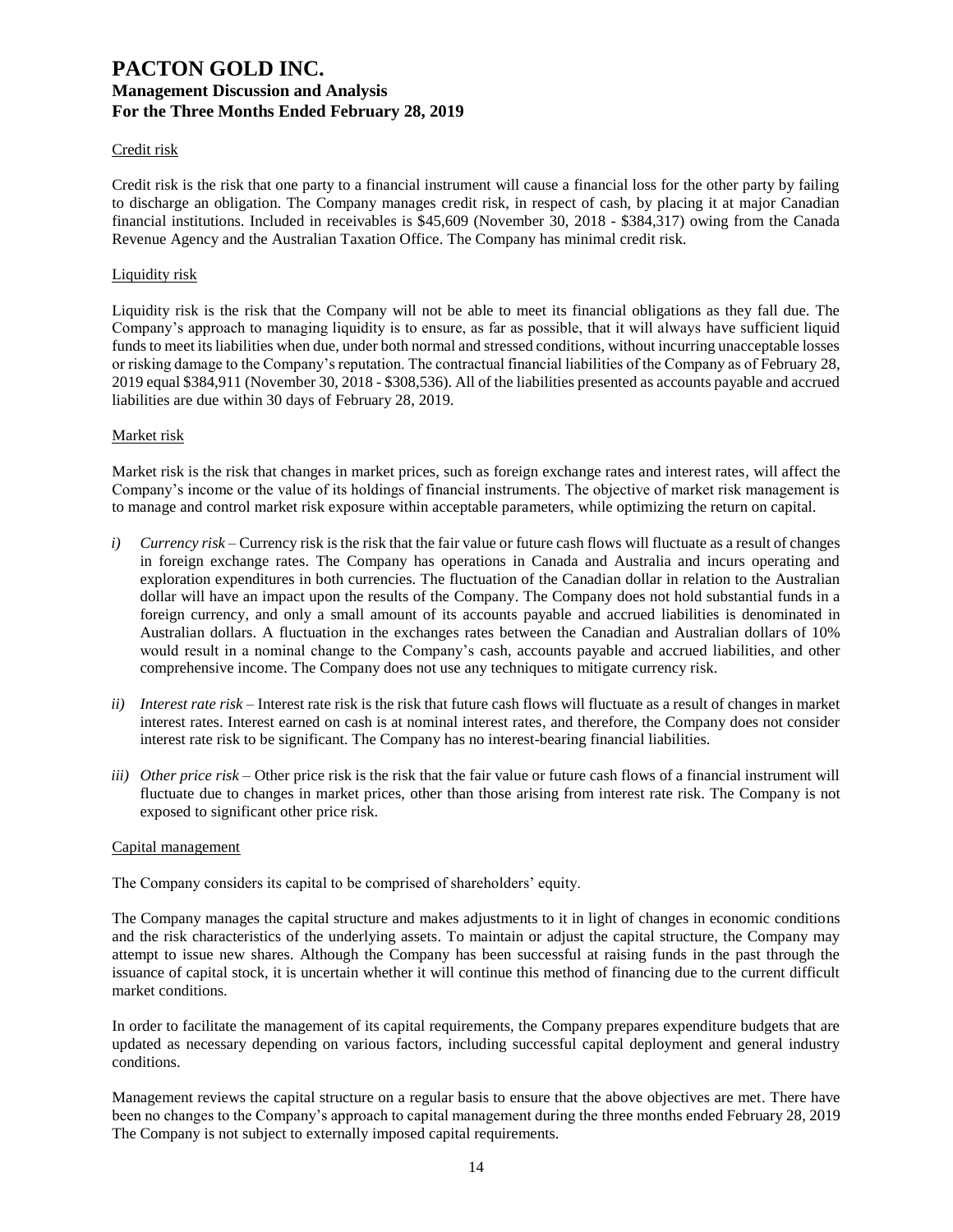## **RISKS**

The Company, and the securities of the Company, should be considered a highly speculative investment. The following risk factors should be given special consideration when evaluating an investment in any of the Company's securities.

There are a number of outstanding securities and agreements pursuant to which common shares of the Company may be issued in the future. This will result in further dilution to the Company's shareholders.

The Company has a very limited history of operations, is in the early stage of development and has received no revenues other than insignificant interest revenues following its transition to a mineral exploration and development company. As such, the Company is subject to many risks common to such enterprises. There can be no assurance that the Company will be able to obtain adequate financing in the future or, if available, that the terms of such financing will be favourable. The Company does not anticipate paying any dividends in the near future.

Although the Company has taken steps to verify the title to mineral properties in which it has acquired an interest, no assurance whatsoever can be given that the Company's interests may not be challenged by third parties. If challenged, and if the challenge is sustained, it will have an adverse effect on the business of the Company. Title to mineral properties may be subject to unregistered prior agreements or transfers and may also be affected by undetected defects or the rights of indigenous peoples.

Environmental legislation is becoming increasingly stringent and costs and expenses of regulatory compliance are increasing. The impact of new and future environmental legislation on the Company's operations may cause additional expenses and restrictions. If the restrictions adversely affect the scope of exploration and development on the mineral properties, the potential for production on the properties may be diminished or negated.

The exploration of mineral properties involves significant risks, which even experience, knowledge and careful evaluation may not be able to avoid. The price of metals has fluctuated widely, particularly in recent years, as it is affected by numerous factors that are beyond the Company's control, including international economic and political trends, expectations of inflation or deflation, currency exchange fluctuations, interest rate fluctuations, global or regional consumptive patterns, speculative activities and increased production due to new extraction methods. The effect of these factors on the price of metals, and therefore, the economic viability of the Company's interests in the mineral properties cannot be accurately predicted. Furthermore, changing conditions in the financial markets, and Canadian income tax legislation may have a direct impact on the Company's ability to raise funds for exploration expenditures. A drop in the availability of equity financings will likely impede spending. As a result of all these significant risks, it is quite possible that the Company may lose its investments in the Company's mineral property interests.

### **CRITICAL ACCOUNTING ESTIMATES**

The Company makes estimates and assumptions about the future that affect the reported amounts of assets and liabilities. Estimates and judgments are continually evaluated based on historical experience and other factors, including expectations of future events that are believed to be reasonable under the circumstances. In the future, actual experience may differ from these estimates and assumptions.

The effect of a change in an accounting estimate is recognized prospectively by including it in comprehensive loss in the year of the change, if the change affects that year only, or in the year of the change and future years, if the change affects both.

Information about critical judgments in applying accounting policies that have the most significant risk of causing material adjustment to the carrying amounts of assets and liabilities recognized in the condensed consolidated interim financial statements within the next fiscal year are included in note 5 of the condensed consolidated interim financial statements.